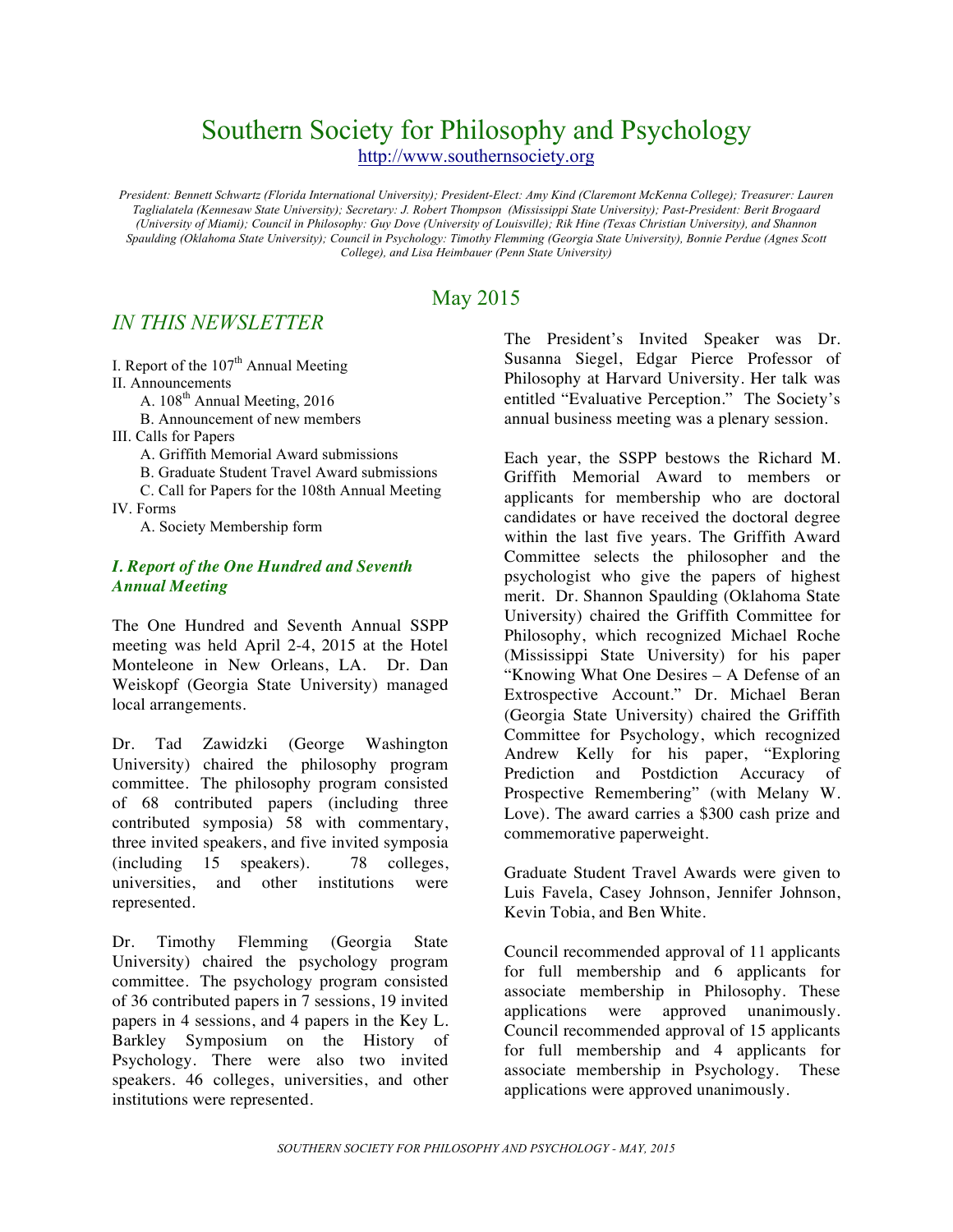Secretary, Treasurer, and Committee Reports were presented. It was announced that the site of the 108th Annual SSPP Meeting in 2016 will be in Louisville, KY, at the Brown Hotel. The meeting will be held March 10-12.

The following officers were elected at the 2015 business meeting: Dr. Amy Kind (Claremont McKenna College), President-Elect; Dr. Bonnie Perdue (Agnes Scott College), Council for Psychology; and Dr. Guy Dove (University of Louisville), Council for Philosophy.

Continuing officers are Dr. Berit Brogaard (University of Miami), Past-President; Dr. Lauren Taglialatela (Kennesaw State University), Treasurer; Dr. J. Robert Thompson (Mississippi State University), Secretary; Drs. Guy Dove (University of Louisville), Rik Hine (Texas Christian University), and Shannon Spaulding (Oklahoma State University), Council in Philosophy; Drs. Timothy Flemming (Georgia State University), Lisa Heimbauer (Penn State University), and Bonnie Perdue (Agnes Scott College), Council in Psychology. Dr. Kenneth Aizawa (Rutgers University-Newark), philosophy archivist; Dr. James Pate (Georgia State University), psychology archivist. Dr. Michael Beran (Georgia State University) is webmaster.

Retiring officers are Dr. Michael Beran (Georgia State University) Past-President; Dr. Andrea Scarantino (Georgia State University), Council for Philosophy, and Dr. Megan Hoffman (Piedmont College), Council for Psychology.

Norman (Ray) Remley was elected unanimously as an Honorary Lifetime Member of the Society, joining James (Jim) Harris was also unanimously elected at last year's meeting.

#### *II. Announcements*

#### *A. The 2016 SSPP meeting in Louisville*

The Southern Society for Philosophy and Psychology will meet at the Brown Hotel in Louisville, KY from March 10-12. The convention room rate is \$162 per night plus a 16.07% tax. The current self-parking rate for the hotel is \$20 per day, and valet parking is \$24.

Program sessions will begin in the morning on Thursday, March 10 and will end on Saturday afternoon, March 12.

The hotel is located on 335 W Broadway, Louisville, KY, http://www.brownhotel.com/about-history.

The deadline for making room reservations is (at time of publication) **March 15, 2016.** You may call the toll free number (1-888-888-5252) or the hotel directly (502-583-1234) to make reservations. Reservations can also be made through the online booking code that the hotel will provide. You should state that you will be attending the meeting of the Southern Society for Philosophy and Psychology, and you should request the convention rate. Please make your reservations early because the Society is obligated to occupy a block of guest rooms in order to avoid charges to the Society. The Wednesday night room block often is oversubscribed, but if the room block is filled early, we may be able to obtain an increase in the room block.

Many major airlines serve the Louisville International Airport (SDF). The Brown hotel will be providing a complementary airport shuttle.

Information about Louisville can be obtained at the following: http://www.gotolouisville.com/index.aspx

If you encounter any difficulties in making a reservation, please contact Theodore Bach (theodorebach@gmail.com).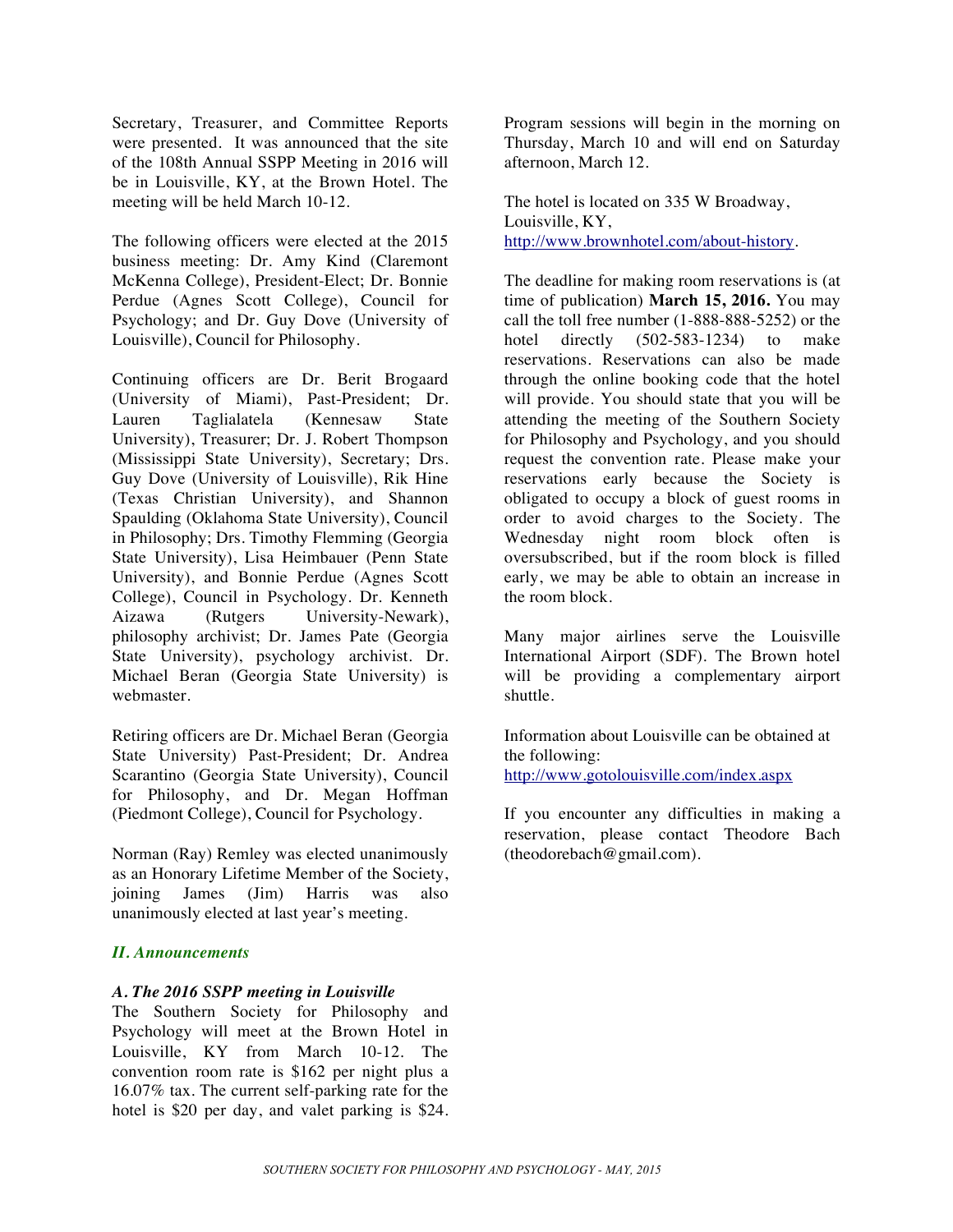#### *B. The SSPP welcomes these new members*

Applications from the following individuals for membership in SSPP were reviewed and unanimously accepted by Council. Please contact the Treasurer about membership.

*Full Members - Philosophy*: Istvan S. N. Berkeley, Jonathan Dorsey, Luis H. Favela, Robert Foley, Ronald L. Hall, Aaron Kostko, Heidi Maibom, Rickey Ray, Jennifer Rothschild, Cassie Stribben, and Chris Zarpentine.

*Associate Members - Philosophy:* Javier Gomez-Lavin, Ting Fung Ho, Paul Mathes (BA), Jorge Morales, Cecilea Mun, and Valerie Soon.

*Full Members - Psychology:* Shiva Akula (MPH/MBBS), Melissa Beck, Leslie Burton, Thomas Capo, Christopher Conway, Ariel Deutch, Robert J. Hines, Kelly D. Hughes, Lawrence Lewis, Janet R. Matthews, Lee H. Matthews, Jack Palmer, Laura Phillips (MSW), Lauretta Reeves, and Rick Tyrrell.

*Associate Members - Psychology:* James Fisher, Brooks Harbison, Danielle A. Lutfi-Proctor, and Katherine Moen.

### *III. Calls for Papers*

#### *A. Richard M. Griffith Awards*

This is the first call for papers for the Richard M. Griffith Memorial Awards. Two cash awards of \$300 each plus engraved paperweights will be made for the papers of greatest excellence, one in philosophy and one in psychology, presented at the annual conference in 2016. The awards are presented at the business meeting that concludes the conference. The rules for this competition state that applicants must either have received their Ph.D. no more than five years prior to the date of the annual meeting at which the paper is presented or must be current candidates for the Ph.D. Applicants must be sole or first author of the submission, be present at the meeting to deliver the paper, and not have previously won the award. All Griffith Award applicants must be either SSPP members or applicants for

membership and must indicate their eligibility and whether they are submitting for the philosophy or psychology award when they submit their papers.

#### *B. Graduate Student Travel Grants*

Up to six travel grants (up to three in philosophy and up to three in psychology) will be awarded to graduate students whose papers are accepted for the 2016 program. Students can apply for these grants simply by indicating their eligibility on their SSPP submission form. To be eligible for a travel grant, the applicant must be a member or applicant for membership in SSPP and a graduate student in a doctoral program in philosophy or psychology. Applicants may be either the sole or joint authors of the paper or abstract they submit. The travel grants will be awarded on a competitive basis by the Program Committee of each discipline, whose chair will notify recipients at the same time they are sent their acceptance notices for the program.

## *C. Call for Papers for the 108th Annual Meeting*

The program chair for psychology for the  $108<sup>th</sup>$ meeting will be Dr. Andrew J. Kelly (Georgia Gwinnett College). The program chair for philosophy will be Dr. Heidi Maibom (University of Cincinnati). Details about deadlines for papers and abstracts for this meeting will appear in the August 2015 newsletter.